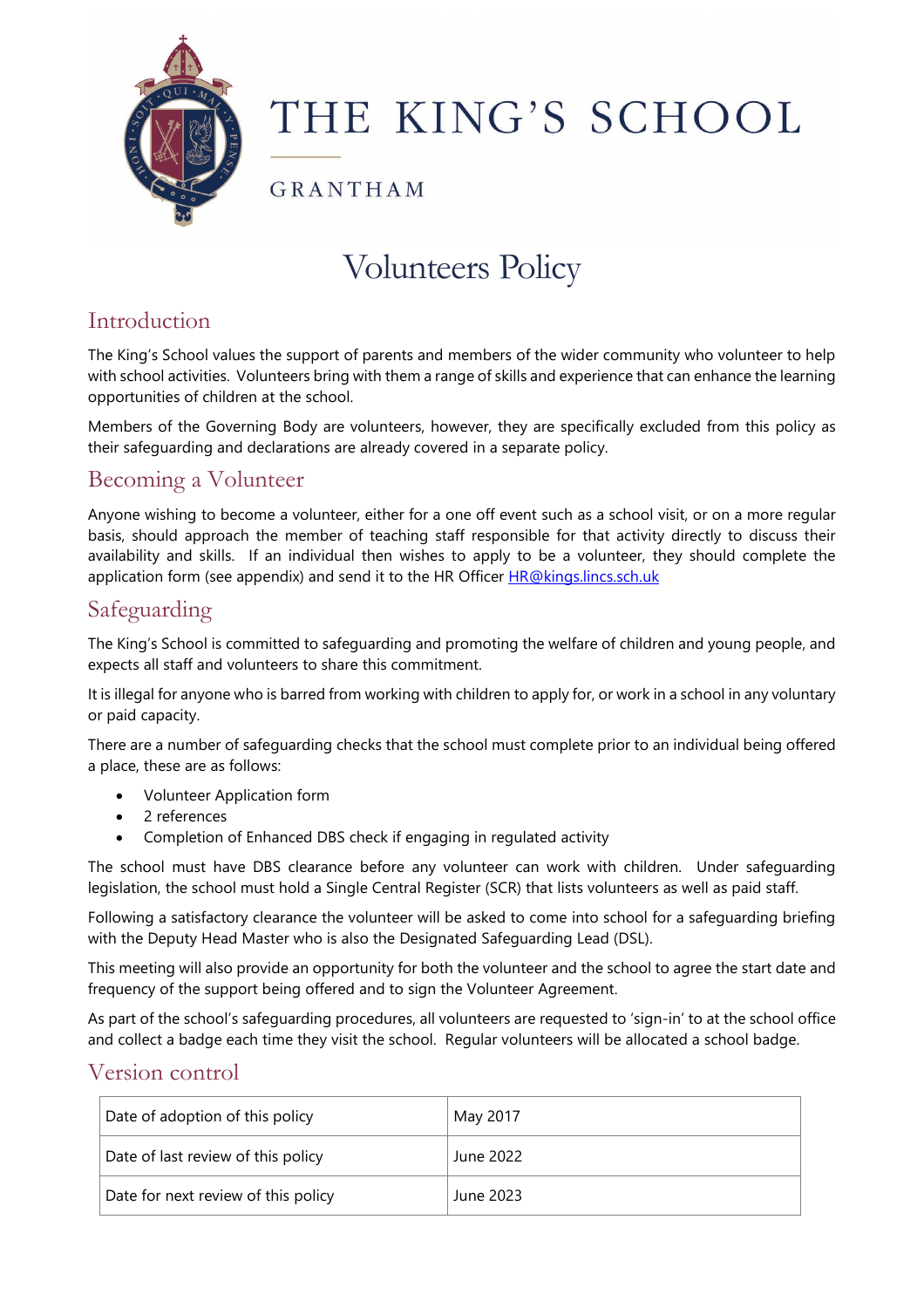### Volunteers Policy Volunteer Application Form

| Surname and title: | Forename:      |
|--------------------|----------------|
| Previous names:    | Date of Birth: |
| Home Address:      | Email Address: |
| Home Tel No:       | Mobile:        |

| Have you lived overseas for more than 3 months in the last 5 years?<br>Yes/No |  |
|-------------------------------------------------------------------------------|--|
| If yes, please identify the country and dates.                                |  |
|                                                                               |  |
| Area of work you are volunteering for:                                        |  |
|                                                                               |  |
| Relevant skills, training, qualifications or job history if applicable:       |  |
|                                                                               |  |
| Have you any experience of working as a volunteer with children?<br>Yes/No    |  |
| If yes, where and when did you gain this experience?                          |  |
|                                                                               |  |

#### Medical History Disclosure

\*I declare that, to the best of my knowledge, I know of no reasons, on grounds of mental or physical health, why I should not be able to safely discharge the responsibilities required as a volunteer.

OR

\*I hereby declare the following medical conditions of which the school should be aware for my own safety and that of the children in my charge:

\*Delete as applicable

#### **Continued on next sheet**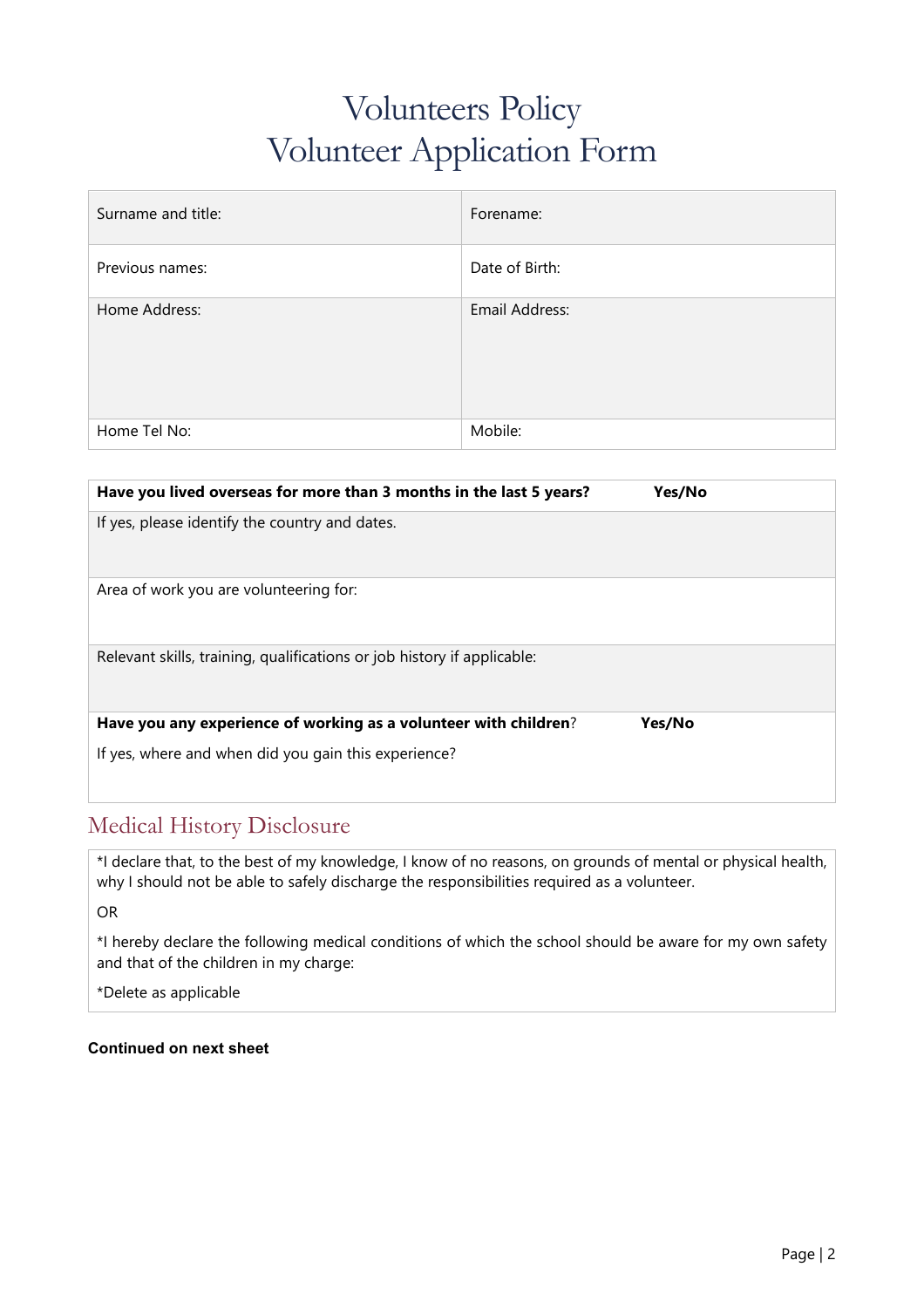#### REFERENCES

It is essential for the safety and welfare of the children in our care that we obtain as much information as possible about potential volunteers. Please give the name and contact details of 2 referees who have known you for at least 2 years. Referees should be people who know you in a professional capacity, not a friend or relative.

| Name:                                        | Name:      |
|----------------------------------------------|------------|
| Address:                                     | Address:   |
| Telephone:                                   | Telephone: |
| Email:                                       | Email:     |
| In what capacity do you know these referees? |            |
|                                              |            |

#### CONSENT

**The King's School is committed to safeguarding and promoting the welfare of children and young people and expects all volunteers and staff to share this commitment. All volunteers and staff will be subject to an enhanced DBS disclosure when engaging in regulated activity.**

Please be reminded that you have a responsibility to ensure that the information you provide to the school, and on your DBS application, is accurate and does not contain any material misstatement or omission.

I confirm that the information I have given above is correct.

I give permission for my referees to be contacted. I have completed the declaration of volunteer status to allow for the DBS application process to start.

Signed (Volunteer): Date: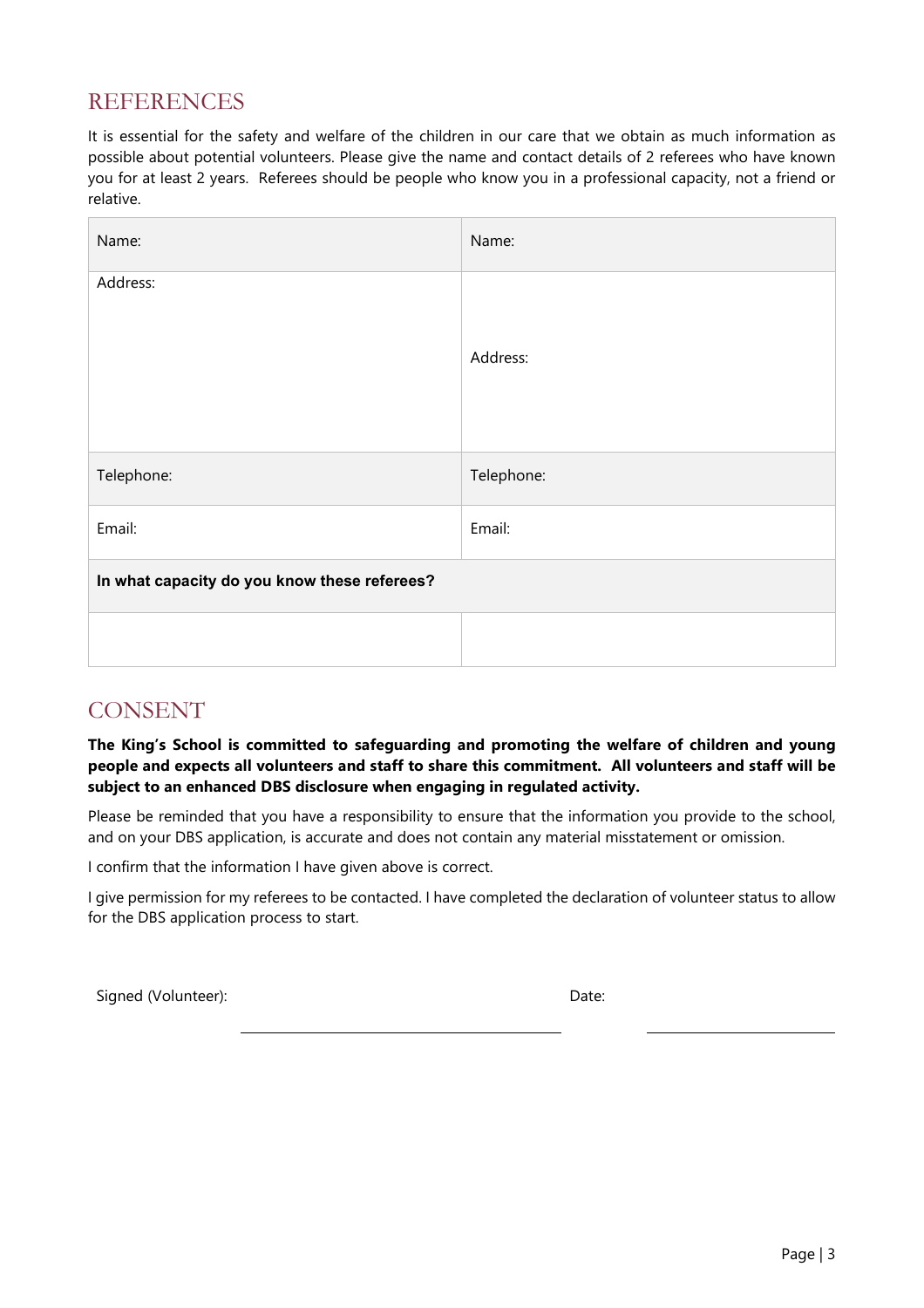

## THE KING'S SCHOOL

GRANTHAM

### Declaration of Volunteer Status for DBS checks

| 1 Full name (please print)  |  |
|-----------------------------|--|
| 2 Date of birth             |  |
| 3 Position/role applied for |  |

The DBS (Disclosure and Barring Service) definition of a volunteer is defined in the Police Act 1997 (criminal records) Regulations 2002 as:

"Any person engaged in an activity which involves spending, unpaid (except for travel and other approved outof-pocket expenses), doing something which aims to benefit some third party and not a close relative."

To qualify for a free-of-charge criminal record check, the applicant must not benefit directly from the position the DBS application is being submitted for. The applicant must not:

- benefit directly from the position for which the DBS application is being submitted
- receive any payment (except for travel and other approved out-of-pocket expenses)
- be on a work placement
- be on a course that requires them to do this job role
- be in a trainee position that will lead to a full time role/qualification

It states on the DBS application form 'By placing a cross in the yes box (at section 68) you confirm that the post meets the DBS definition for a free-of-charge volunteer application. Please note that DBS may recover the application fee if box 68 is marked in error and this could result in the cancellation of your DBS registration'.

We, the applicant and employers representative confirm that the post which they have applied for meets the Disclosure and Barring Service eligibility criteria and complies with their definition of a Volunteer.

| <b>Signed (applicant)</b>             |  |
|---------------------------------------|--|
| <b>Signed (school representative)</b> |  |
| Print name (school representative)    |  |